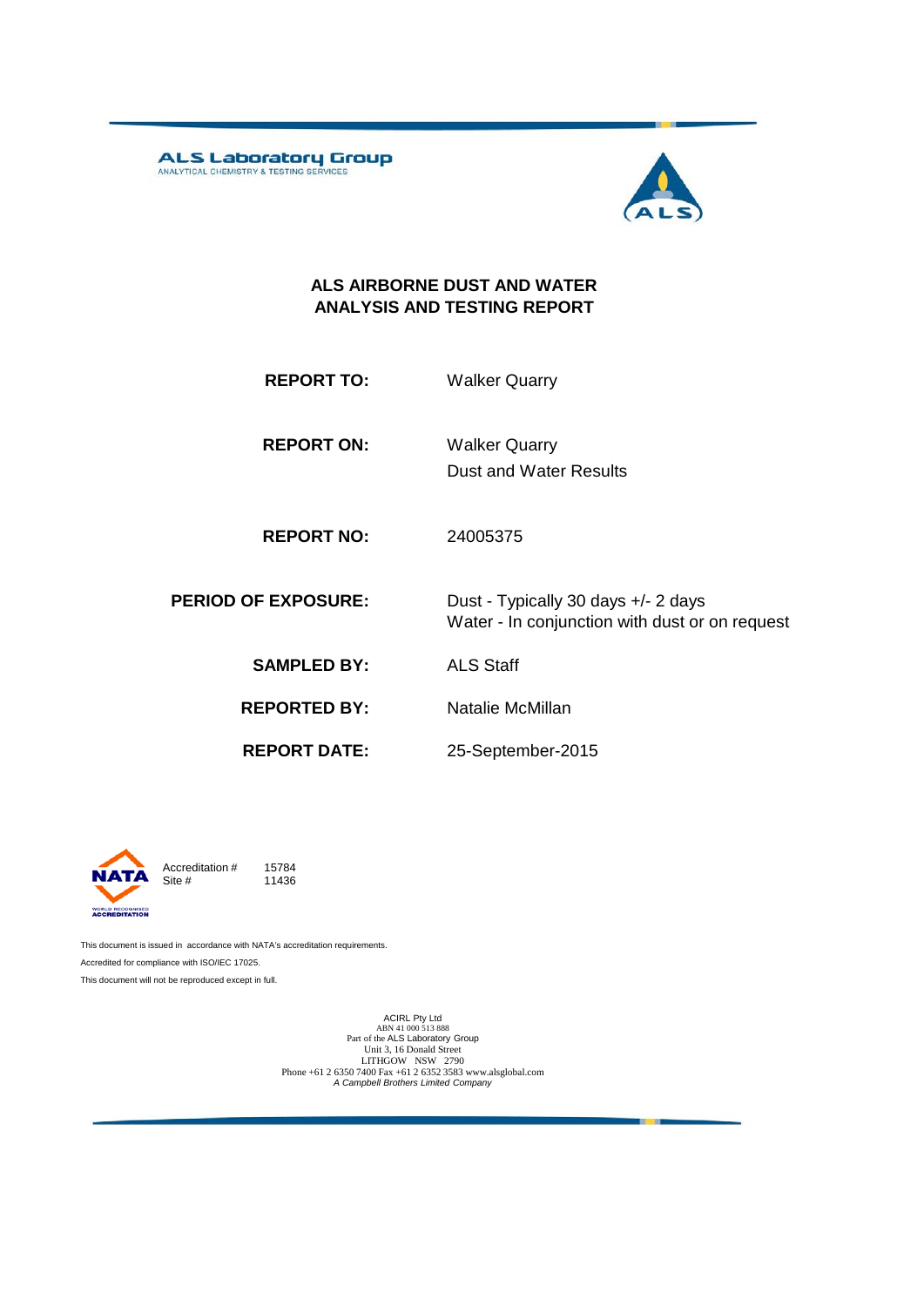# **ALS AIRBORNE DUST ANALYSIS AND TESTING REPORT**

## **WALKER QUARRY**

Month Sep-15<br>Date Replaced 20/08/2015 Date Replaced 20/08/2015<br>Date Collected 17/09/2015 Date Collected

## **DUST DEPOSITION RESULTS**

(g/m²/month)

| GAUGE NO. | INSOLUBLE SOLIDS | *COMBUSTIBLE MATTER | <u>**ASH</u> |
|-----------|------------------|---------------------|--------------|
| 62        | 1.3              |                     |              |
| 64        | າ າ              | 0.6                 |              |

No. of days exposed: 28

\* Result Calculated \*\* Incombustible Matter Analysed in accordance with AS3580.10.1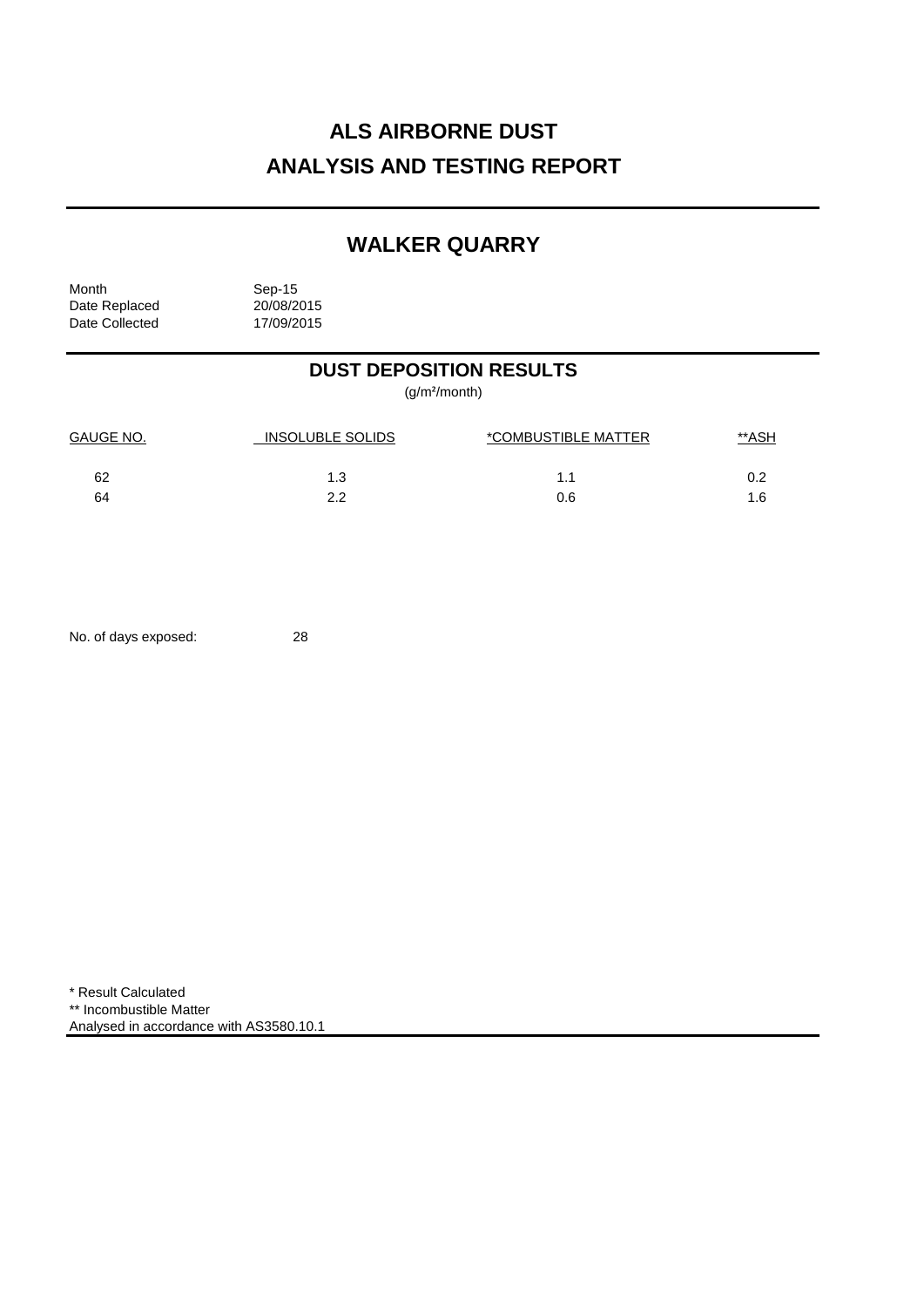# **ALS AIRBORNE DUST ANALYSIS AND TESTING REPORT**

## **WALKER QUARRY**

| Month          | Sep-15     |  |
|----------------|------------|--|
| Date Replaced  | 20/08/2015 |  |
| Date Collected | 17/09/2015 |  |

### **DUST GAUGE OBSERVATION**

| <b>GAUGE</b> | <b>ANALYSIS OBSERVATIONS</b>                                                                                       |
|--------------|--------------------------------------------------------------------------------------------------------------------|
| 62           | Clear, bird droppings, bugs, plant matter, organic matter, fine<br>grey/green dust & coarse brown/black/green dust |
| 64           | Clear, bugs, plant matter, organic matter, fine<br>brown/grey/green dust & coarse brown/black/green dust           |

Analysed in accordance with AS3580.10.1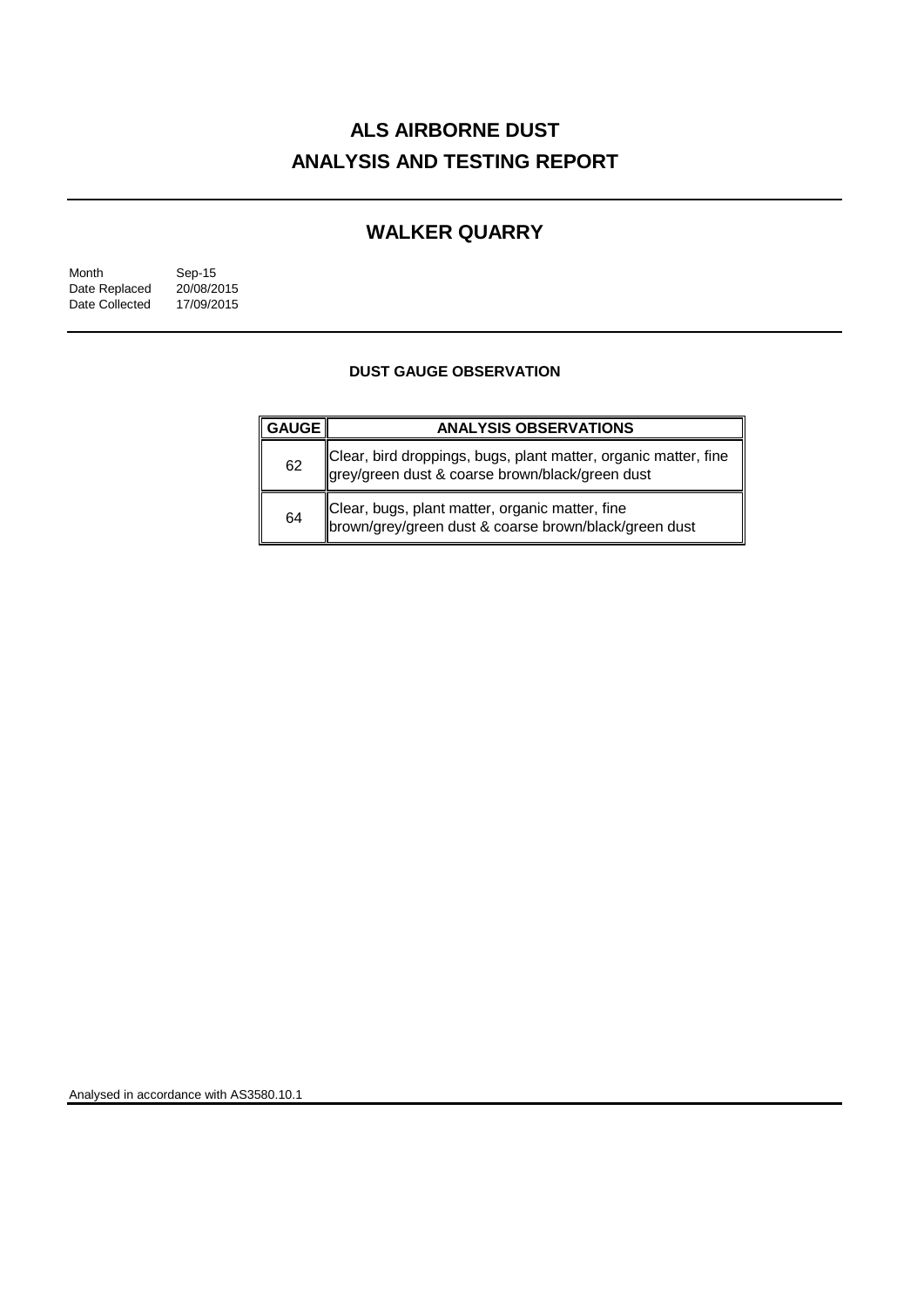# **ALS WATER ANALYSIS AND TESTING REPORT**

|                                                 | <b>Units</b> |                               |                  |
|-------------------------------------------------|--------------|-------------------------------|------------------|
| ALS Sydney Report No.                           |              | ES1531542                     |                  |
| Date of Sample                                  |              | 17/09/2015                    |                  |
| <b>Site Reference</b>                           |              | Dam 1                         | Dam <sub>2</sub> |
| Sampled by                                      |              | J. Thurtell & J. Featherstone |                  |
| <b>General Comments/</b><br><b>Observations</b> |              | Cloudy, Moderate<br>Level     | Clear, Low Level |
| Time                                            | 24 Hr        | 14:10                         | 14:05            |
| Temperature                                     | °C           | 14.4                          | 18.5             |
| pH                                              | pH Unit      | 8.68                          | 6.92             |
| <b>Electrical Conductivity</b>                  | $\mu$ S/cm   | 52                            | 92               |
| <b>Total Suspended Solids</b>                   | mg/L         | 36                            | 6                |
| Sulphur Sulphate (SO4)                          | mg/L         | 3                             | 5                |
| Oil & Grease                                    | mg/L         | $5$                           | $<$ 5            |

## **WALKER QUARRY**